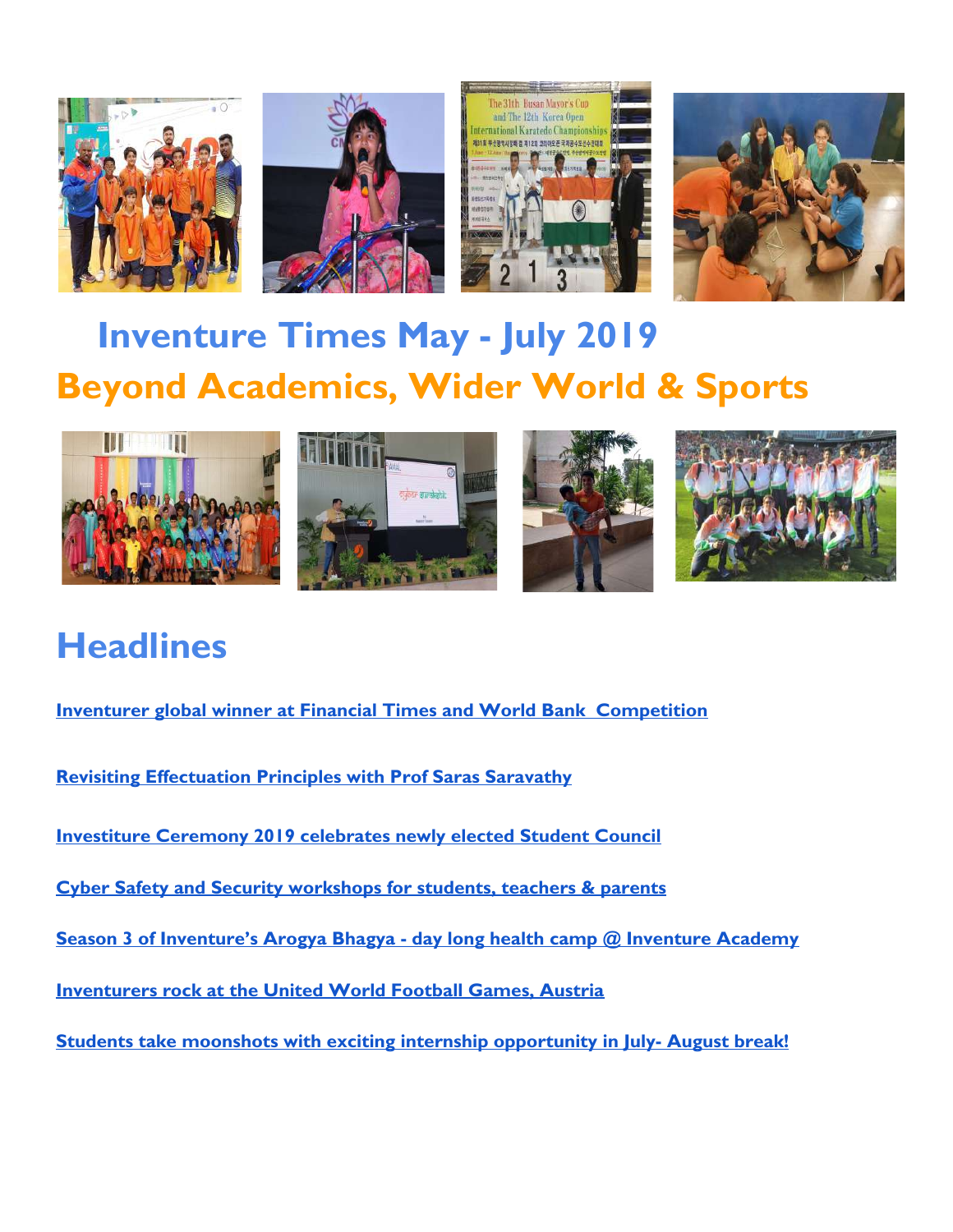<span id="page-1-0"></span>![](_page_1_Picture_0.jpeg)

## **Inventurer Ishita Gupta of Grade 12 was one of two global winners of the Financial Times and World Bank blog competition.**

She was invited to participate in the International Monetary Fund (IMF) Spring Meetings in Washington DC where she had the opportunity to meet with Christine Lagarde - Managing Director & Chairperson of IMF. The competition asked young people around the globe how they would reimagine education so that students thrive in tomorrow's world. In her article Ishita

talks about the need for collaborative and project based learning - the cornerstones of how our students learn at Inventure.

# **Beyond Academics**

### **Inventurers at Heritage Art & Culture Fest**

![](_page_1_Picture_6.jpeg)

Inventurers Diya (Grade 4) & Harshita Somani (Grade 4) together with Krithi Murugan ( Grade 5) & Smrithi Vijaykumar (Grade 5) and Dhanishtaa Sivaraj ( Grade 9 ) participated in the Heritage Art and Culture Fest an inter-school classical dance and classical singing competition at the Bal Bhavan Auditorium. Krithi Murugan was placed second in the Classical Dance Category and Harshita Somani was awarded Best Performance in the Indian Light Classical vocal solo.

![](_page_1_Picture_8.jpeg)

![](_page_1_Picture_9.jpeg)

#### **Inventurers participated in Taaqademy at the Theater held at Jagriti Theatre**

Rakshith Dixit (Grade 12) , Anaaya Maheshwari (Grade 11) and Manvi Srinivas (Grade 12) had the opportunity to perform for an audience outside of school.

![](_page_1_Picture_12.jpeg)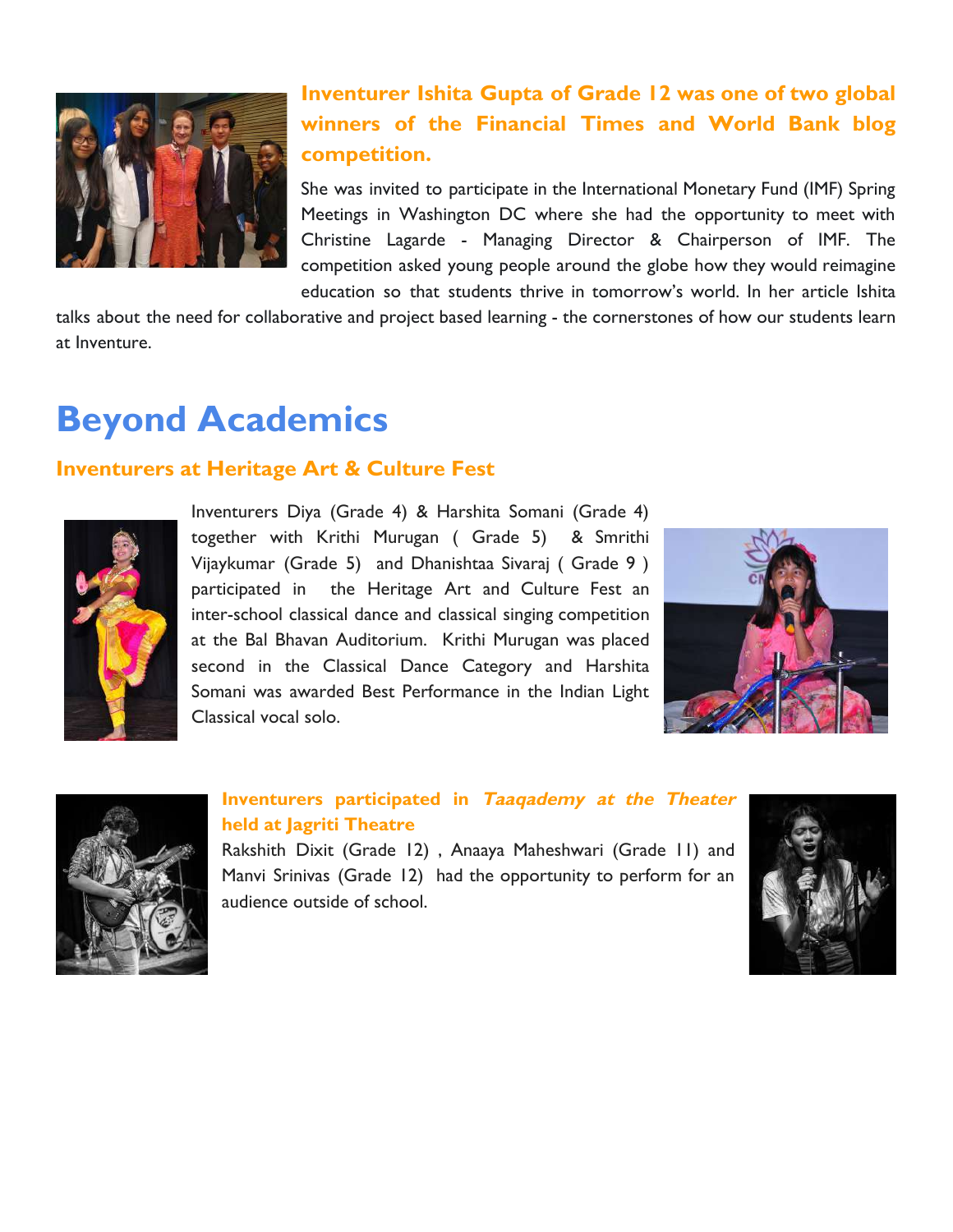## **Sports**

![](_page_2_Picture_1.jpeg)

**Athletics: Inventure Academy was invited to participate in the State level School Olympics Athletics Championship 2019 conducted by Youngsters Sports Promoter's Club.**

The event held between 17 - 19 July saw more than 4000 athletes from 200 + schools across Karnataka. Our students did exceedingly well.

![](_page_2_Picture_4.jpeg)

## **Football & Table tennis: Inventure Academy participated in the Gen X Inter School Olympics 2019 at the XLR8 Indoor Sports Arena**

![](_page_2_Picture_6.jpeg)

Inventure Academy participated in U-16 Football and U-14 and U-12 Table Tennis. We emerged as the Over All Runners Up in

all Categories for Football. In Table tennis Nivedita Rajendra brought back a Gold medal and Kanishka M won the silver.

### <span id="page-2-0"></span>**Inventurers Rock at the United World Football Games, Klagenfurt, Austria**

![](_page_2_Picture_10.jpeg)

A team of 15 Inventurers and coach Jerry Christopher were at the United World Games in Austria. Inventure Academy won their first game 7-0

against Austrian Club, before going on to defeat GRD German Club with an impressive 7-1 score.

We qualified for the quarterfinals winning the third group stage match via penalty

shootout 5-4 against Y. K Pao Chinese International Residential School! Inventure Academy lost to vs SGK Heidelberg German Football Club by 3-1 goals and finished 5th place out of 28 teams in the Under 15 category United World Games Football Tournament 2019.

![](_page_2_Picture_15.jpeg)

It was a wonderful experience for our young players.

![](_page_2_Picture_17.jpeg)

**Tennis: Nikhil Niranjan (Grade 11) won the prestigious All-India U-16 Nationals Doubles Championship at Mumbai**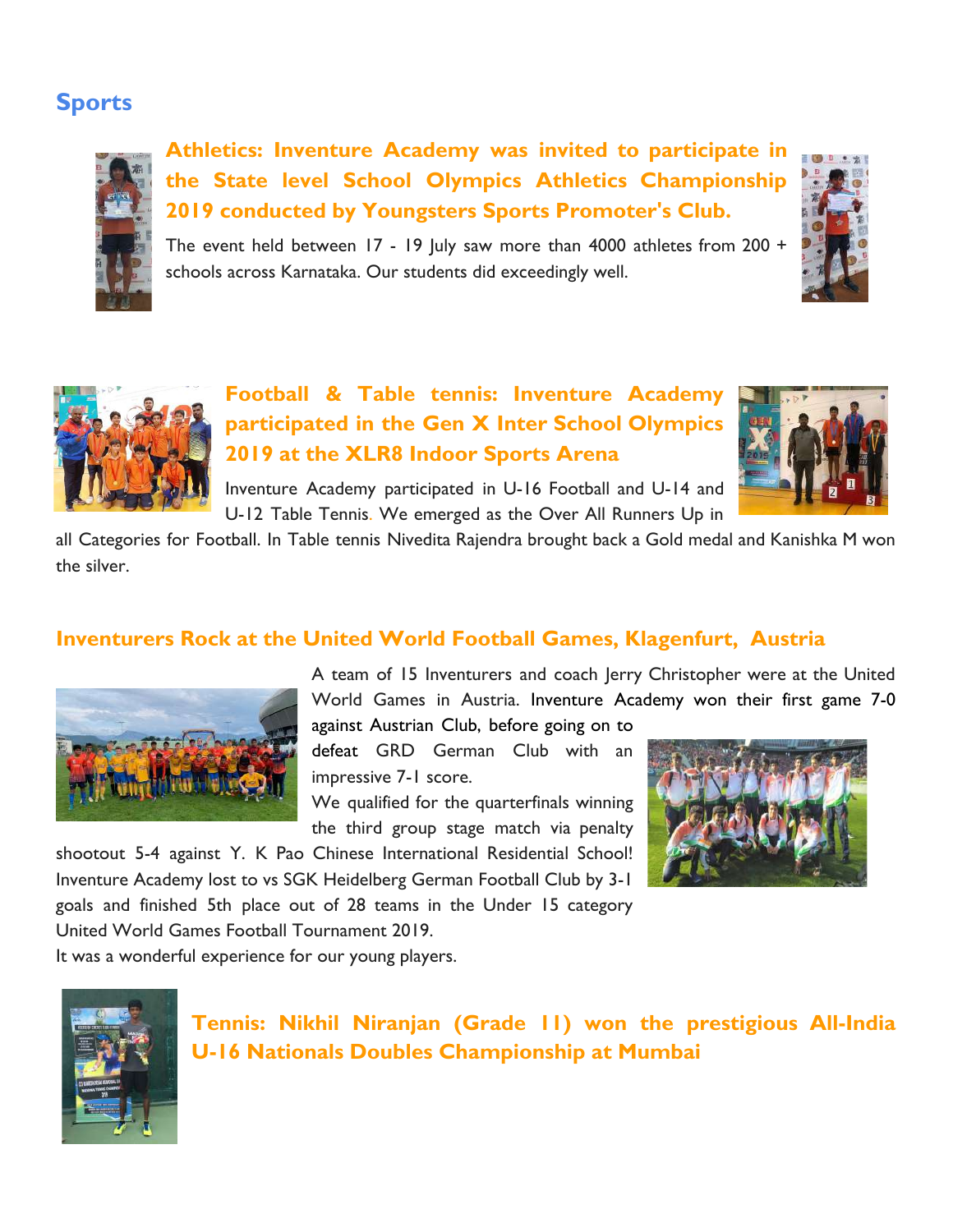**Sanjana Devineni Grade 7 won the U12 singles category Super series title and the U14 doubles category Super series title** organized by Chamunda Tennis Academy in Karnal, Haryana . She also reached the semifinals in U14 singles category.

![](_page_3_Picture_1.jpeg)

![](_page_3_Picture_2.jpeg)

## **Karate: Shreyas Narayan Grade 4 represented India in the International Open Karate championship held in South Korea**

He won two bronze medals for India in the two events that he participated in. He won his first bronze medal in the Individual Kata (Form) event and the second bronze medal in the Kumite (Competitive fighting) event. A total of seventeen

countries participated in this event. Indians faced tough competition from the Russians and Indonesians. India won the third place overall in the championship.

**Golf: Stuthii Kaveriamma Kallangada (Grade 7) won the Junior Golf Development Tournament conducted by the Junior Development Program Team held at the Karnataka Golf Association (KGA).**

![](_page_3_Picture_7.jpeg)

![](_page_3_Picture_8.jpeg)

**Triathlon: Vedanth Jaidev of Grade 8 participated in the Triathlon Elite category** (Swimming-300 m, Cycle-20 k, Run-5 k) at TAD (Triathlon, Aquathalon, Duathalon) Bengaluru on 16 June and was in the top 50 participants with an overall timing of 1 hr 30 seconds.

## **Inter House Matches in Football and Basketball were conducted in July**

While Grades 11 and 12 had mixed matches, Grades 5 to 9 had separate matches for Boys and Girls.

![](_page_3_Picture_12.jpeg)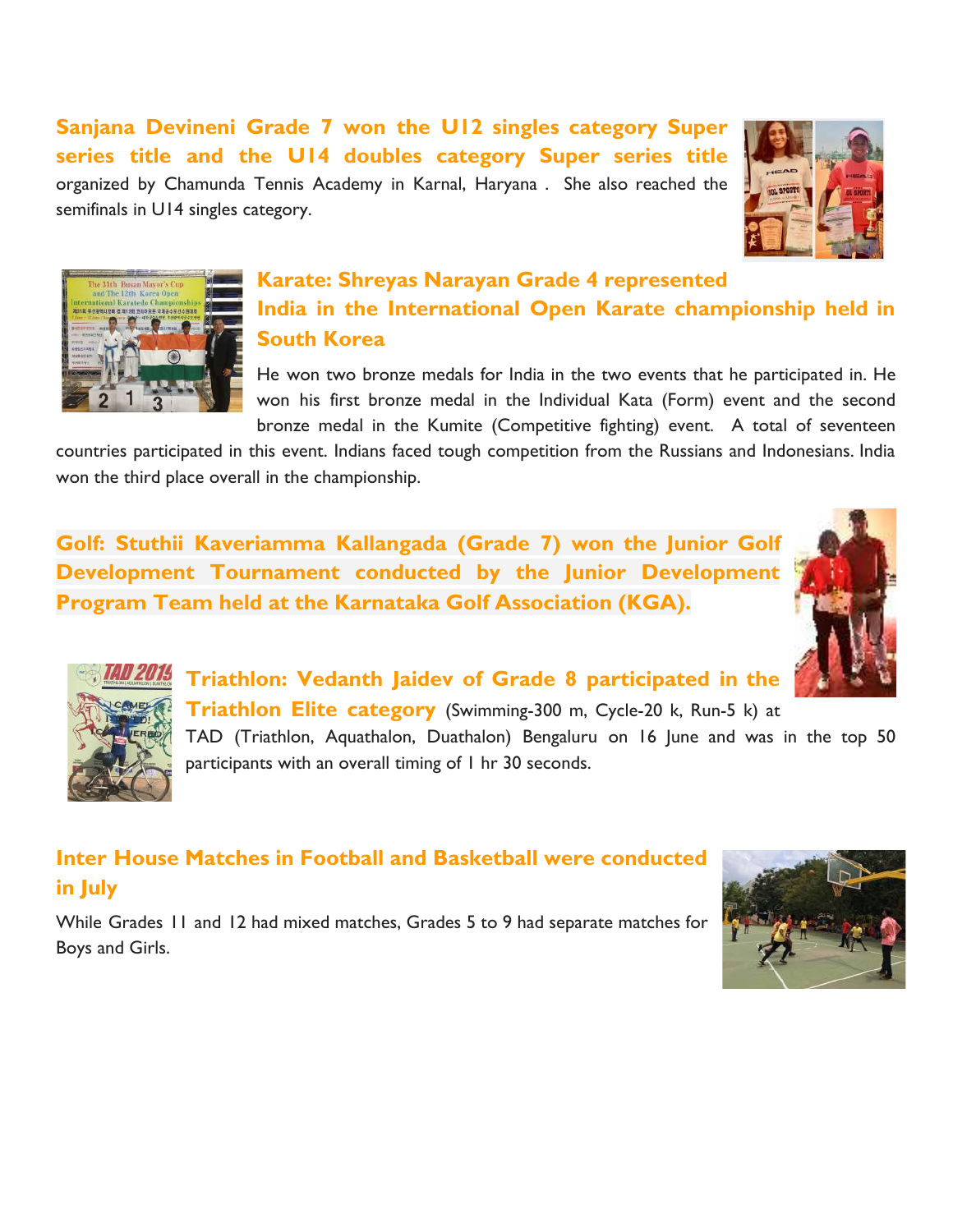# **Wider World**

#### <span id="page-4-0"></span>**Celebrating Student Council 2019-20**

![](_page_4_Picture_2.jpeg)

Investiture Ceremony 2019 had TED speaker Srikaanth Vishwanathan and his wife Amrita as guests of honour . The oldest Indian to swim the English Channel as part of a team from 2015 -2017 and then to complete a successful 14 hours solo swim, Srikaanth has put India on the world map. A TED speaker and with national media visibility, he is now attempting to conquer other oceans. Students of Grades 10 - 12 saw a short video of the momentous

record breaking solo swim across the English Channel and

was followed by an excited and extensive Q&A session. The Student Council was elected under a democratic process. Students got to choose their leaders by voting for them. Nominated candidates presented their election speeches and explained their Logo, Slogan and Manifesto and persuaded students to vote for them. Campaigns begun two weeks before D Day and the school was inundated with

![](_page_4_Picture_6.jpeg)

posters introducing the candidates and why they need to be voted onto the Student Council. Congratulations to our Student Council and we wish you all the very best.

#### **Workshops**

![](_page_4_Picture_9.jpeg)

**Awareness Sessions were held across all sections of the school through June and July in diverse topics.** Topics ranged from Organisational Skills, Time Management and Study Skills to Health & Hygiene for Primary Students with Fortis Healthcare and ENFOLD respectively.

**Middle & Senior** students attended workshops on Gaming and Use of Social Media conducted by MPower and the Live, Love, Laugh Foundation. They also attended Time Management workshops by Fortis Healthcare.

![](_page_4_Picture_12.jpeg)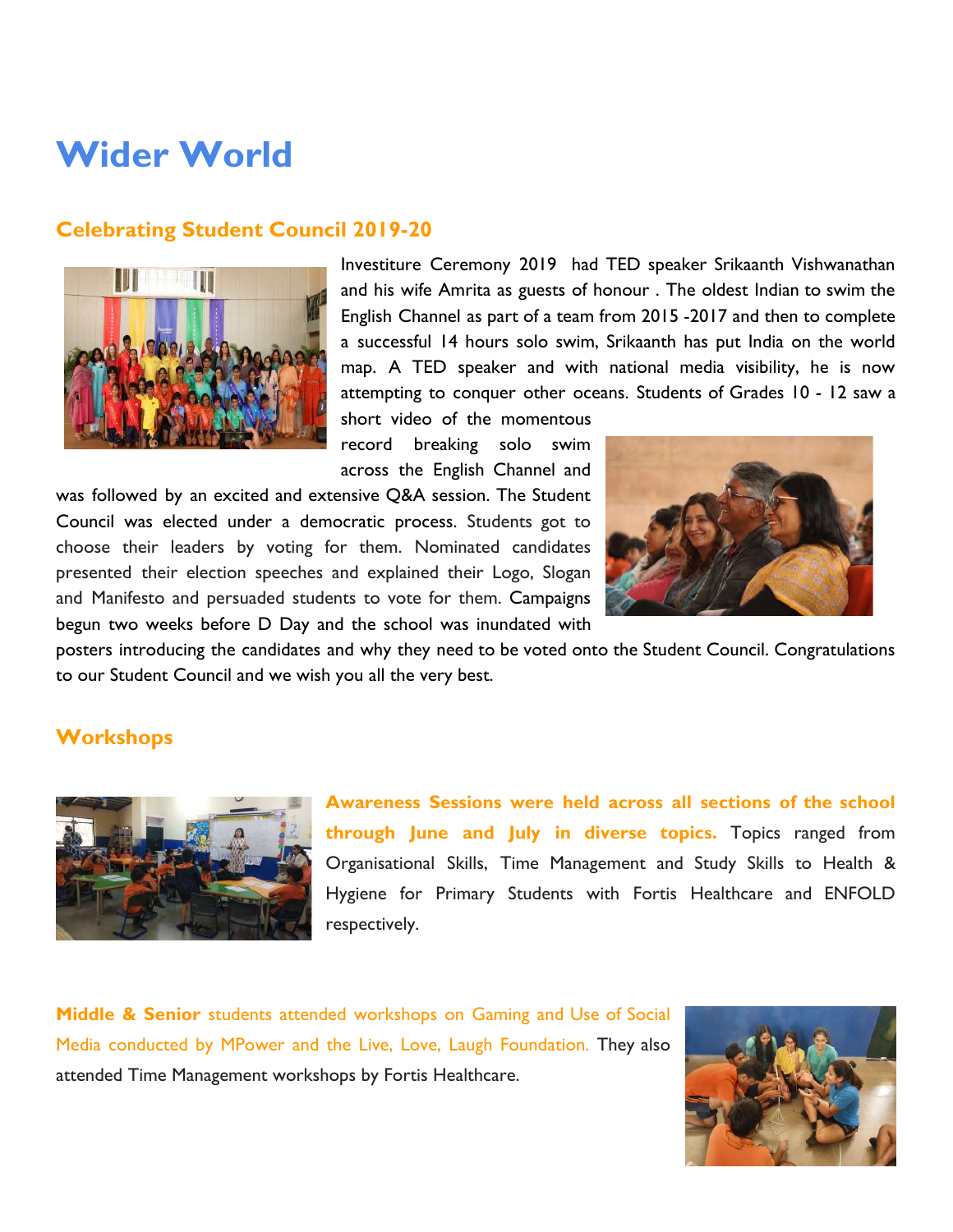![](_page_5_Picture_0.jpeg)

**Secondary School** students of Grade 11 attended a workshop on Body Image and Self, conducted by Fortis Healthcare. Grade 12 students had a session on Effective Time Management conducted by Inspiron Psychological well-being centre Pvt. Ltd in collaboration with The Live Love Laugh Foundation.

**Kindergarten parents** also had an

awareness workshop with EvolveD. The session focussed on effective communication between parents and children. It also addressed setting limits, consequences and healthy boundaries.

![](_page_5_Picture_4.jpeg)

![](_page_5_Picture_5.jpeg)

**Assertiveness Workshop** aims to provide individuals with self-awareness and knowledge to enable them to communicate more confidently and effectively, using appropriate assertive behaviour techniques. This 4 hour workshop focused upon 4 areas- Assertive behaviour, What is Culture? Resume Writing and Writing Effective Emails- all appropriate for the participants who are teenagers on the threshold of entering undergrad college courses in India or overseas. Methodology used was Scenario-based,

trainer-driven pair/group discussions with slides and video/worksheets for practice and discussion. The program wrapped up with a short Revisiting Learning exercise to consolidate and embed training takeaways.

### <span id="page-5-0"></span>**Cyber Safety Workshops**

The Cyber Safety and Security Session 2019 conducted by Rakshit Tandon, Cyber Security Expert and

![](_page_5_Picture_10.jpeg)

Consultant Safe Surfing Campaign at IAMAI (Internet and Mobile Association of India) aimed at sensitizing members of Inventure to maintain a safe and healthy online persona. Our students raised valid

questions that had us relooking at our cyber policy and the way we approach cybersecurity. This was followed by a session for faculty and a Webinar for parents. The parent webinar addressed many pertinent issues plaguing the

students. Online gaming and its ill effects such as aggression and violence,

![](_page_5_Picture_14.jpeg)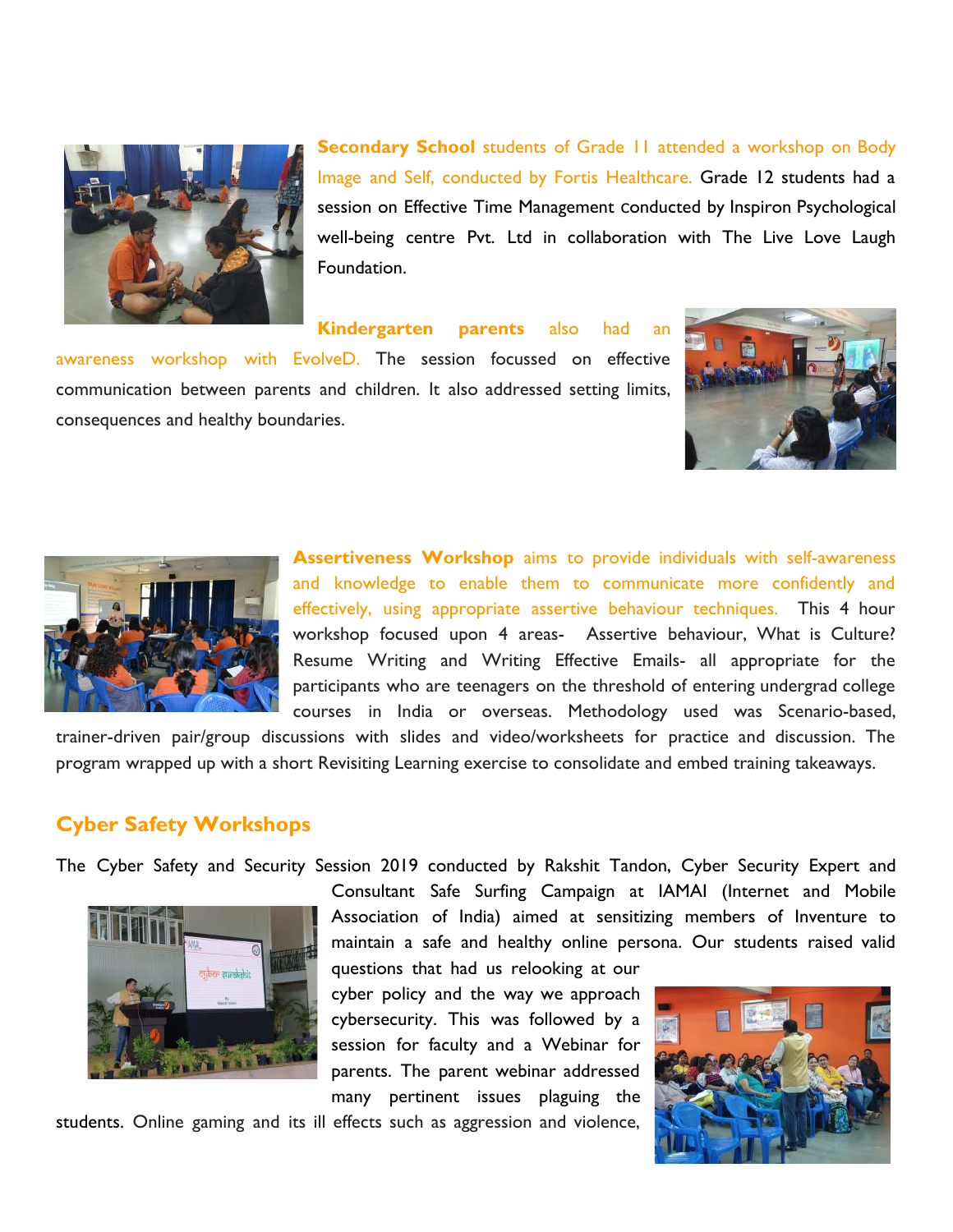ensuring that children are viewing age-appropriate content online, staying alert to prevent addictions and erratic behaviours, cyberbullying and fake profiles on social media, usage of Gmail, Youtube safety, Parental control apps, appropriate age to be on social media and screen time were some of the issues taken up.

A Cyber Safety for Adolescents and Students Handbook put together by the Ministry of Home Affairs, Government of India was also shared with parents.

### **INMUN 2019 was flagged off to a 150 strong crowd of seasoned and first time delegates on Saturday 15 June at the Inventure Hub**

![](_page_6_Picture_3.jpeg)

INMUN 2019 saw 150 delegates coming together to discuss local and international issues. The air was palpable with the promise of young minds at work and the creation of future decision and policy makers. This year apart from the opportunity to dive into international issues, we also emphasized the importance of addressing crucial local issues such as how to tackle the mammoth problems of water and air pollution in Bangalore in the futuristic committee Bangalore 2030: City Council. Deliberations were on over two days and culminated in a stupendous finale. The first-timers who spoke up and came up with innovative, yet practical solutions to our

world's complex problems were appreciated by one and all.

#### **Primary students wear Entrepreneurship hats during July PTM**!

Inventuring products including plants and hand- crafted goods were on sale and the proceeds of the sale will go to AnuLife, an NGO that aims to improve the lifestyle of a group of families in the slums at Janakiram Layout in Bangalore. AnuLife had come in to work with our students on a choice time activity during Inventuring. Parents and teachers were thrilled to see the creativity on display and bought the products with glowing feedback.

![](_page_6_Picture_8.jpeg)

## **Maximising exposure through Field Trips and Guest Lectures First field trip of the year for Kindergarteners to Mugabu Sports!**

![](_page_6_Picture_10.jpeg)

Based on the Theme topic, 'All About Me', Inventure Kindergarten and Inventure Preschool visited Mugabu Sports. With its very unique environment, the children enjoyed many indoor and outdoor team games, got an opportunity to bond, relax and interact, and most importantly learnt co-ordination and developed their fine and gross motor skills. The children participated in activities like trampoline games, bouncy castle, rain dance, jumbo hammock, dart boards and play Park. The children thoroughly enjoyed the trip as it gave them

an opportunity to learn as well as have fun.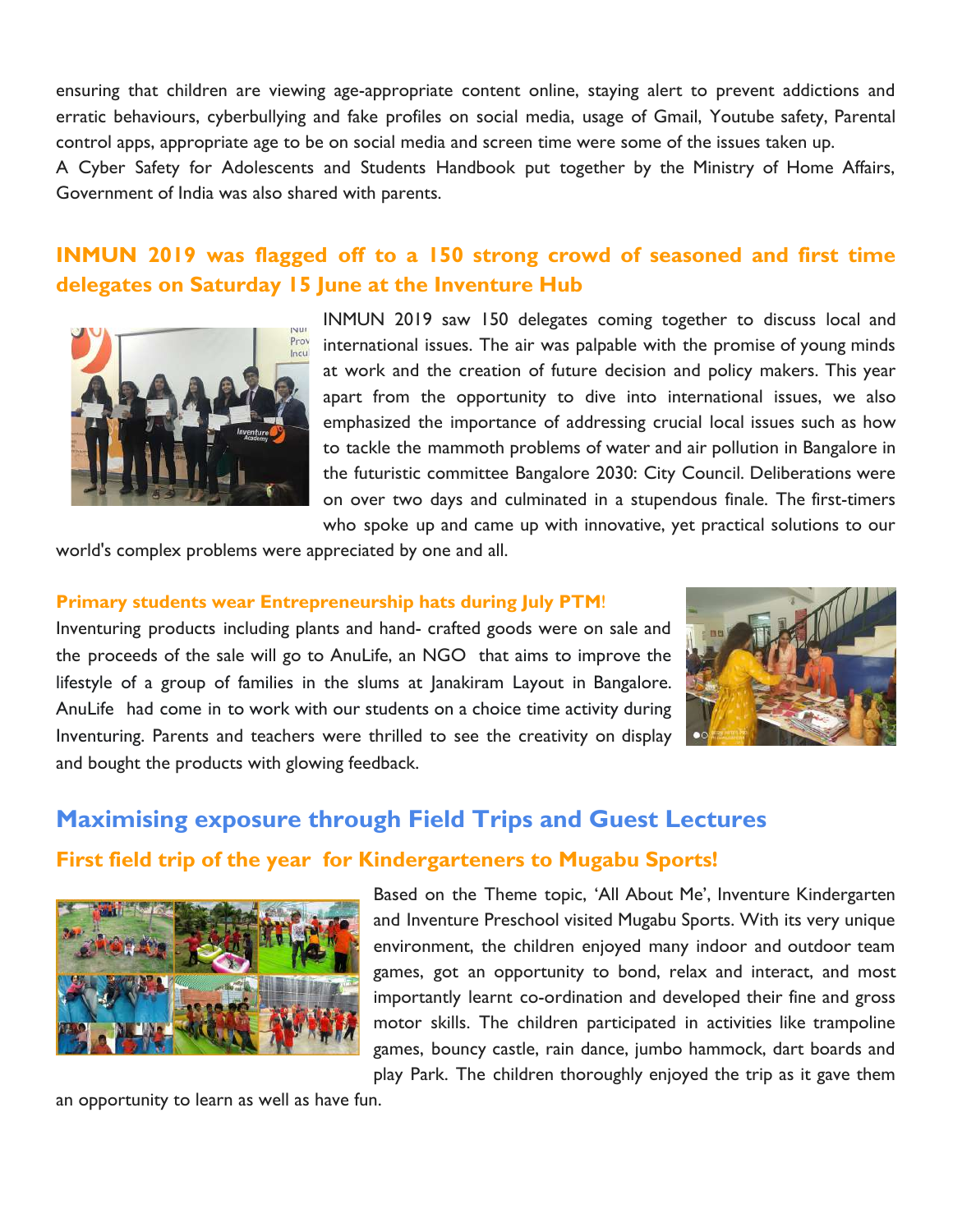#### **Grade 11 went on a field trip to the Mass Spectrometer Facility**

Students of Biology from Grade 11 F went on a field trip to Bangalore Life Sciences Cluster (BLiSc) at the National Centre for Biological Sciences (NCBS), a premier centre for cutting edge biological research and training in India. The field trip was planned to give students an in depth understanding of how Biology had become possible through integration of concepts in Physics, Chemistry and Art. The group visited the Central Imaging and Flow Cytometry (CIFF) and Mass Spectrometer facility together with The Lab Culture - an innovative exhibit facilitated by the Museum and Field Stations facility at the Bangalore Life Sciences Cluster (BLiSC). All the content was based on research that happens at the Bangalore Life Sciences Cluster (BLiSC).

![](_page_7_Picture_2.jpeg)

#### **Kindergarteners had their first guest lecture for 2019-20**

![](_page_7_Picture_4.jpeg)

As part of theme based learning the children have been learning about: "Who helps us in our community?" Based on the topic, we invited one of our Kindergarten parents, Dr Abhinav Malhotra, to interact with our PreK and K1 children to help them understand the role of a doctor. It was a surprise visit for the children and they were very happy to see the doctor. He spoke to them about personal hygiene, healthy eating habits, good sleep and less screen time. The children remembered what he said and were keen to go back home and share these tips with their parents.

#### **Author Gita Varadarajan's visit to Inventure Academy was an exciting event**

Gita Varadarajan addressed Grades 6 and 7 and discussed her book ['Save](https://www.amazon.com/Save-Me-Seat-Sarah-Weeks/dp/0545846609) Me A [Seat](https://www.amazon.com/Save-Me-Seat-Sarah-Weeks/dp/0545846609)' co-authored with Sarah Weeks. Gita is a Literacy expert holding a Masters degree from Columbia University, Teacher's College in New York. She currently teaches second grade in a public school in New York and consults with Inventure Academy. She is an advocate of multicultural literature and her books are written with a strong Indian voice. Gita was excited to share with students, tidbits about the world of writing and interesting anecdotes from her journey. This was followed with a book signing.

![](_page_7_Picture_8.jpeg)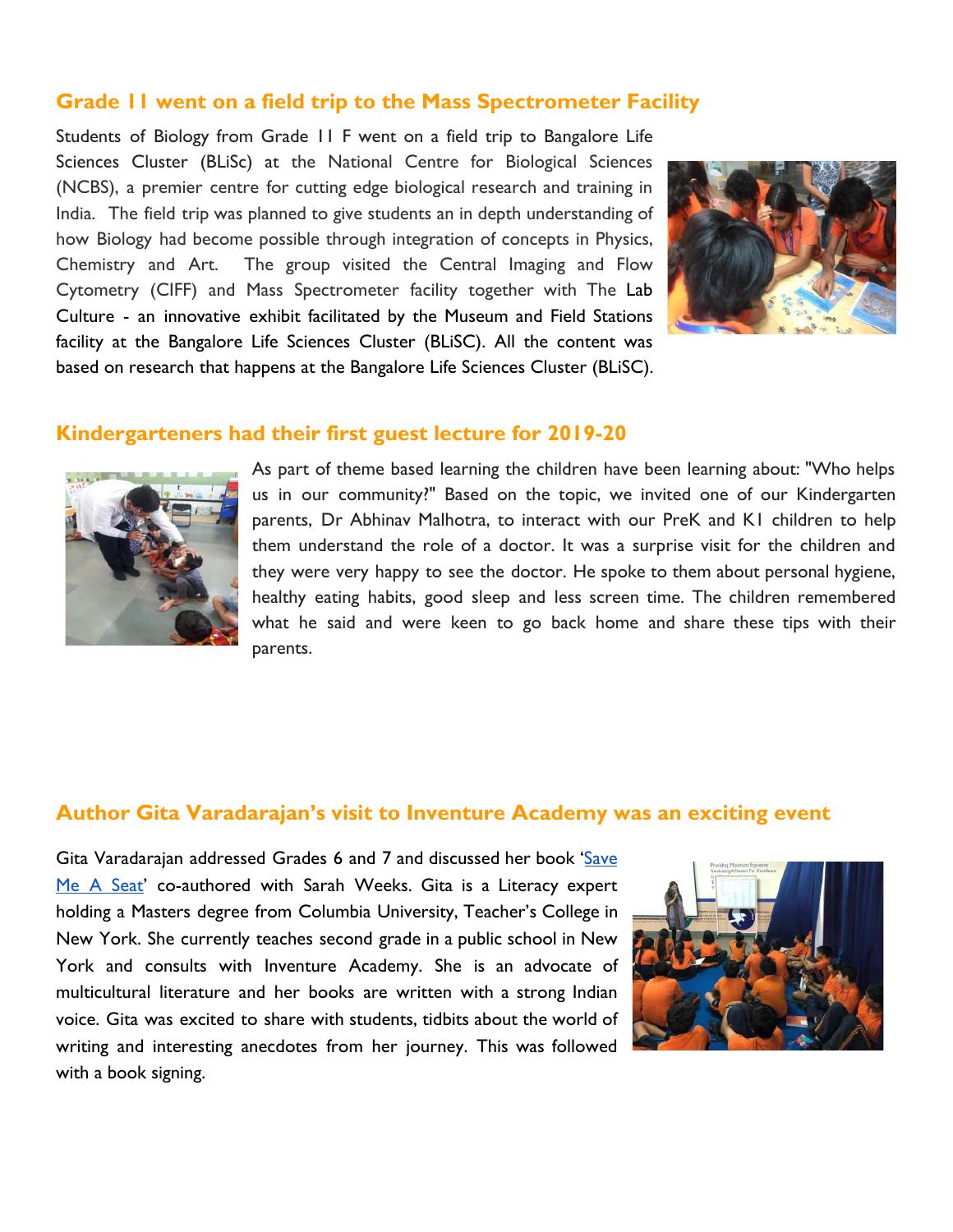## **Professor Saras Sarasvathy, a leading scholar and authority on Effectual Entrepreneurship visited Inventure Academy again this year for a workshop on Effectuation Principles**

![](_page_8_Picture_1.jpeg)

Effectuation is widely acclaimed as a rigorous framework for understanding the creation and growth of new organizations and markets. Effectuation can be used in education to support self-efficacy and process understanding by letting the students identify the next best step in order to solve the problem that they work with. "Professor Saras talks about entrepreneurship as passionately as she takes joy in the hits, slips and tricks of running an enterprise. No doubt, she is/has been an entrepreneur herself, knowing how each moment in the life of an entrepreneur is a risk and a learning. She was such a delight!", shared

Ruchi Agarwal, Manager- Wider World.

### <span id="page-8-0"></span>**Exciting and Innovative Internship Opportunity was offered during the July-August Break:**

Inventure partnered with DoNew ([www.godonew.com\)](https://inventureacademy.us15.list-manage.com/track/click?u=fe497ccaf12c9507b5079b557&id=ebef3e1e25&e=cace2aca62) to offer Quest Internships to students during the July-August break as part of its Wider World learning program (which includes the Changemaker initiative). The Quest Internship enabled students to pursue an ambitious outcome and learn real-world skills along the

![](_page_8_Picture_6.jpeg)

way - prototyping, research, professional communication, reflection, problem solving, learning to learn.

Two ex-Google Product Managers worked with each student to understand their current strengths and mentor them to execute exciting personalised prototype projects across tech and non-tech domains of interest (eg: society & culture, health

care, agriculture, environment, AI). The hands-on project experience will come in handy while applying to colleges, or more importantly, for figuring out career choices/interests/strengths.

## **University visits in July saw many parents and students eagerly visiting each desk gathering information for their future.**

Krea University, Asoka University, Azim Premji University and Test Rocker the tutors for SAT and ACT visited Inventure Academy.

![](_page_8_Picture_12.jpeg)

### **Community Outreach**